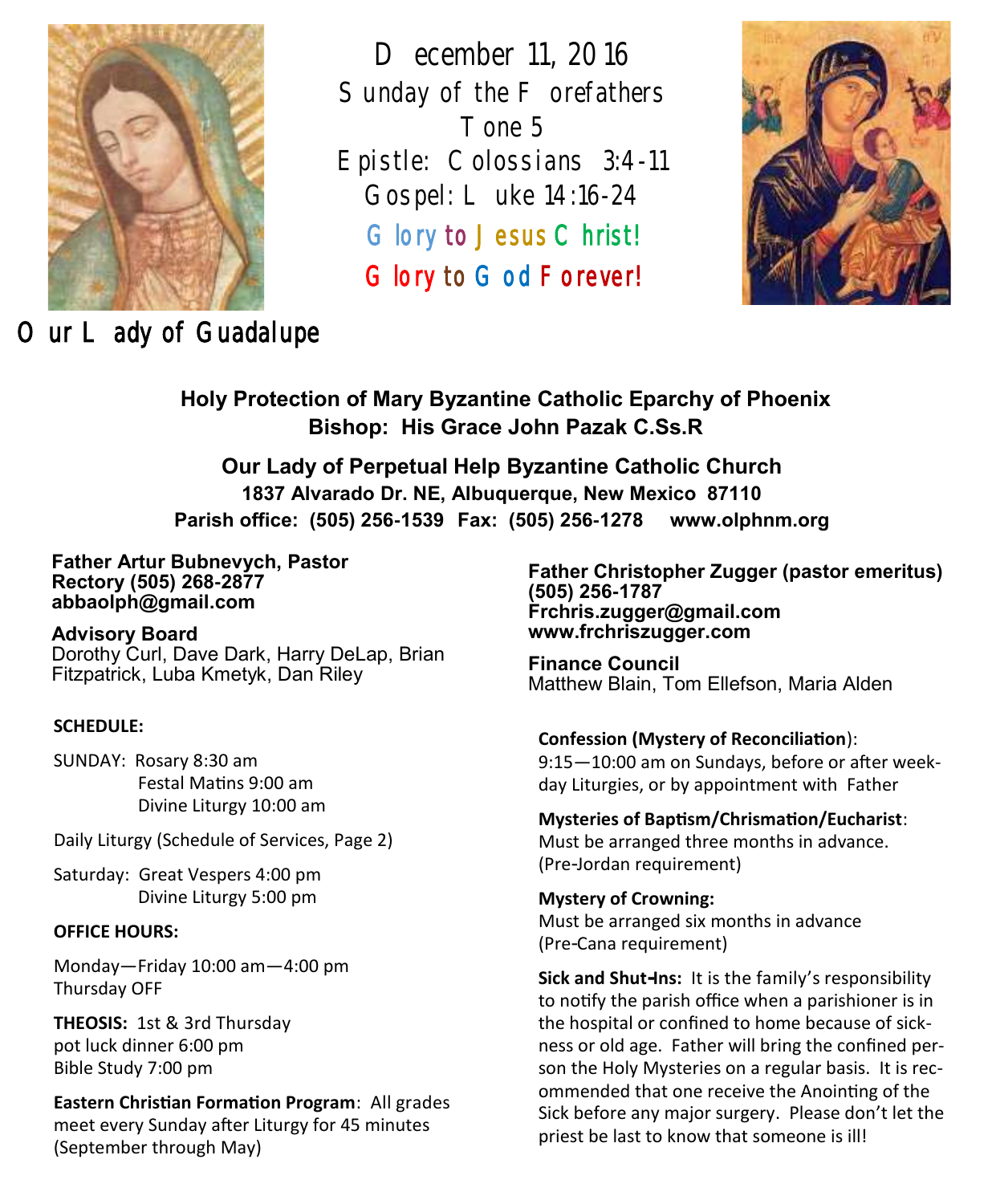**Welcome to our Church! If you are looking for a spiritual home, contact Father Artur or the office staff for more information. God bless you.**

| Today                          |  | $8:30$ am<br>$9:00 \text{ am}$<br>10:00 am<br>Eternal Lamp:                                                                                                             | Rosary<br>Matins/Confessions<br>Divine Liturgy for Parishioners, Benefactors & Friends<br>Chrismation and First Communion to Liliana and Monica Sena<br><b>ECF Classes</b><br>+Carlos De La Cruz by Sven & Barbara Svensson |  |  |  |
|--------------------------------|--|-------------------------------------------------------------------------------------------------------------------------------------------------------------------------|-----------------------------------------------------------------------------------------------------------------------------------------------------------------------------------------------------------------------------|--|--|--|
| December 12<br><b>Monday</b>   |  | <b>Our Lady of Guadalupe</b><br>Epistle: Hebrews 9:1-7; Gospel: Luke 1:39-56                                                                                            |                                                                                                                                                                                                                             |  |  |  |
|                                |  | 9:00 am<br>10:30 am<br>$6:00 \text{ pm}$                                                                                                                                | +Fr. Wes Izer<br><b>Shut-ins Visits</b><br><b>Advisory Board Meeting</b>                                                                                                                                                    |  |  |  |
| December 13<br><b>Tuesday</b>  |  | <b>Eustratius &amp; Others Martyrs</b><br>Epistle: Ephesians 6:10-17; Gospel: Luke 21:12-19                                                                             |                                                                                                                                                                                                                             |  |  |  |
|                                |  | $9:00 \text{ am}$                                                                                                                                                       | Holy Souls in Purgatory by Dawn Ford                                                                                                                                                                                        |  |  |  |
|                                |  | $10:00$ am                                                                                                                                                              | <b>Emmanuel Moleben</b>                                                                                                                                                                                                     |  |  |  |
| December 14<br>Wednesday       |  | <b>Thrysus &amp; Others Martyrs</b><br>Epistle: James 1:1-18; Gospel: Mark 8:30-34                                                                                      |                                                                                                                                                                                                                             |  |  |  |
|                                |  | 5:30 pm<br>6:00 pm                                                                                                                                                      | <b>OLPH Devotions</b><br>Blessing on Tessa Pettit by Pam Pettit                                                                                                                                                             |  |  |  |
| December 15<br><b>Thursday</b> |  | <b>Eleutherius Bishop-Martyr</b><br>Epistle: James 1:19-27 Gospel: Mark 9:33-41<br>$6:00$ pm<br>Pot-luck dinner<br>7:00 pm<br>THEOSIS: Mystery of the Byzantine Liturgy |                                                                                                                                                                                                                             |  |  |  |
| December 16                    |  | <b>Haggai Prophet</b>                                                                                                                                                   |                                                                                                                                                                                                                             |  |  |  |
| <b>Friday</b>                  |  | Epistle: James 2:1-13; Gospel: Mark 9:33-41                                                                                                                             |                                                                                                                                                                                                                             |  |  |  |
|                                |  | $6:00$ pm                                                                                                                                                               | +Rose Horner by Steve Horner                                                                                                                                                                                                |  |  |  |
| December 17<br><b>Saturday</b> |  | <b>Daniel Great Prophet</b><br>Epistle: Colossians 1:3-6; Gospel: Luke 14:1-11                                                                                          |                                                                                                                                                                                                                             |  |  |  |
| December 18<br>Sundav          |  | <b>Sunday Before Christmas of the Ancestors</b><br>Epistle: Hebrews 11:9-10 & 32-40; Gospel: Matthew 1:1-25                                                             |                                                                                                                                                                                                                             |  |  |  |
|                                |  | $4:00 \text{ pm}$<br>5:00 pm                                                                                                                                            | <b>Great Vespers</b><br>+Joseph Karcher by Charity Karcher                                                                                                                                                                  |  |  |  |
|                                |  | 8:30 am<br>$9:00 \text{ am}$<br>$10:00$ am                                                                                                                              | Rosary<br><b>Festive Matins/Confessions</b><br>Divine Liturgy for Parishioners, Benefactors & Friends<br><b>ECF Classes</b>                                                                                                 |  |  |  |
|                                |  |                                                                                                                                                                         | Eternal Lamp: +Marvin Curl by Dorothy Curl                                                                                                                                                                                  |  |  |  |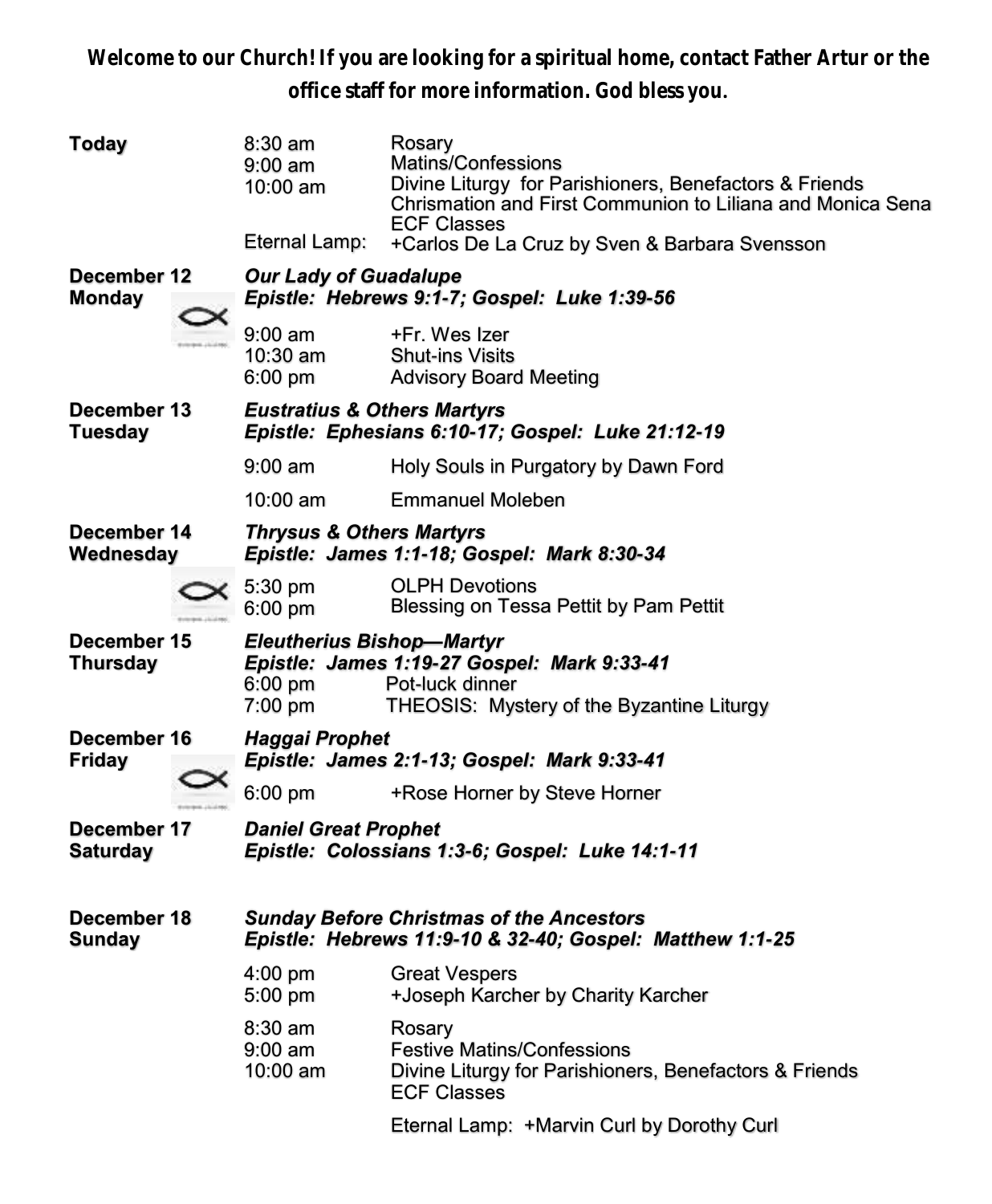Physician and Help of Those in sickness, Redeemer and Savior of the infirm; O Master and Lord of all, grant healing to your servants. Be clement, show mercy to those who have sinned much, and deliver them, O Christ, from their Iniquities, that they may glorify Your might divine

Sharif Rabadi Stephen Horner Katrina Anderson Abraham Haddad Jenny Ford Threima Leech Priscilla Hughes Steve Jakymiw Lillian Murphy Marilyn Fore<sup>1</sup> Demetrius Yackanich Sven & Barbara Svensson

Fr. Julian Gnall Henry Zugger John & Margie Disque Phillip Fall Laura Dominquez Olga Bodnar Frances Brannan John Deflice Mary Ann Kosty Jordan Smith Maggie Batsel Jean Pesce Henry Burnette Tracy McTernan

William Frank Mary Nell Preisler Mike Harahuc Robert Zadel Jack & Lorraine Hubbell Quintin Santmaria & Family Heather Mattax Larry Bennett Paola Terlaza Ruth Sousa Frank Gerace Linda Granci Barbara Irving

Prayers in honor of and to the Blessed Virgin are a powerful weapon against sin, and for healing. If you recite the Rosary at home, please offer these intentions, and join us on Sunday at 8:30 am. Those who recite the Akathist to the Mother of God or the Rosary receive a partial indulgence when they do so in private, plenary indulgence when they do so as a group

# **Intentions of the Rosary**

1st Decade: Help for persecuted Catholics, especially in communist and Islamic states 2nd Decade: Spiritual and physical growth of our parish and

the Byzantine Catholic Church

3rd Decade: Increase in vocations to priesthood, diaconate,

and consecrated life to serve the Byzantine Catholic Church

4th Decade: Repose of the souls who have no one praying for them

5th Decade: Healing of the sick in body, mind and soul



Vocation Icon Today: Bonham/Chavez Next Sunday: Brewer

# **Holy Father's Intentions for December**

# **Universal: End to Child-Soldiers**

That the scandal of child-soldiers may be eliminated the world over.

# **Evangelization: Europe**

That the peoples of Europe may rediscover the beauty, goodness, and truth of the Gospel which gives joy and hope to life.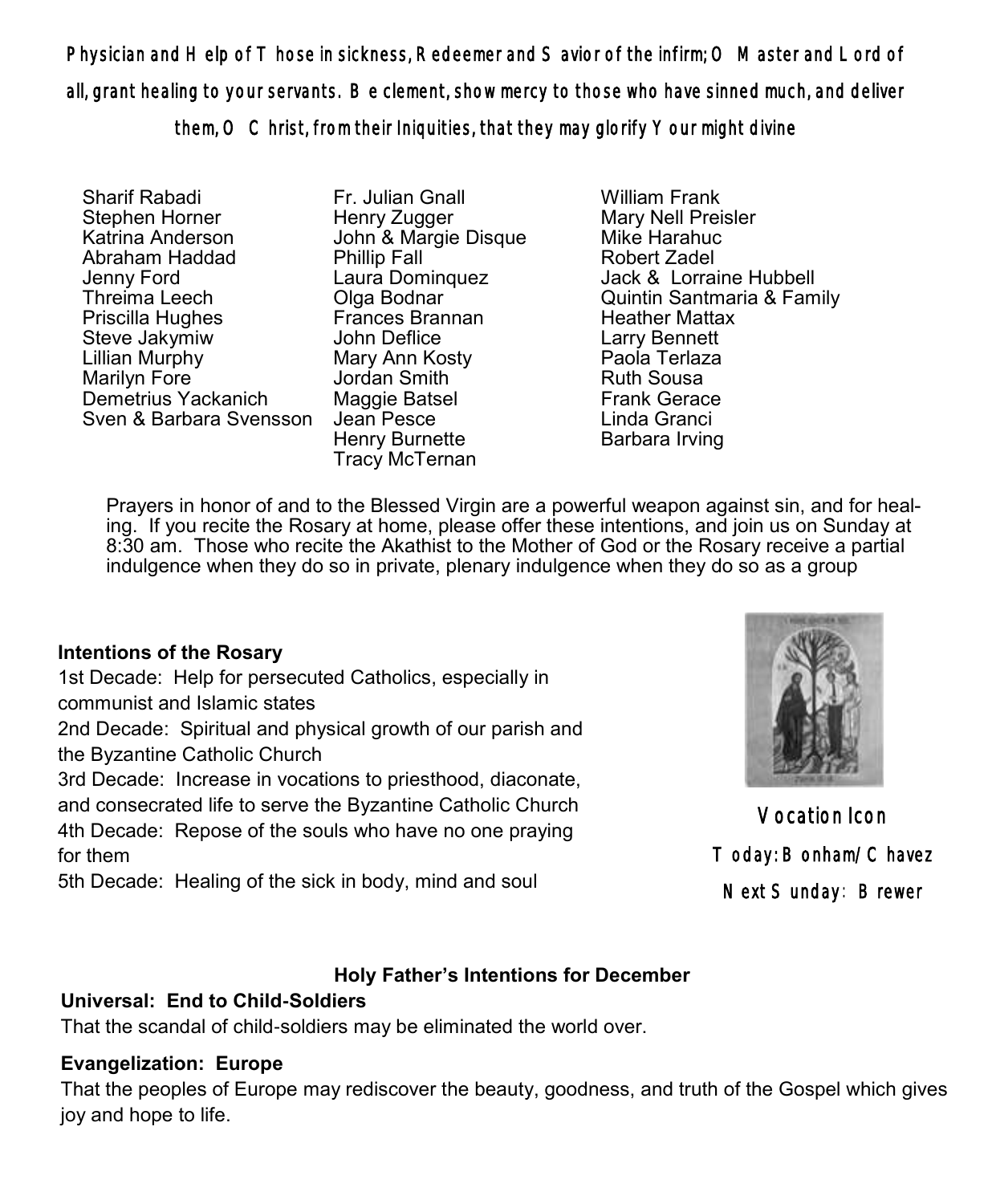#### **Philip's Fast Continues: Fridays No Meat; Wednesdays and Mondays Abstinence from Meat Encouraged!**

Fasting does not just include abstinence from certain foods. "Fasting" is the length of time we do without eating food while "abstinence" is the type of food(s) we do without eating. Most people say the word "fasting" when they mean to say "abstinence." So "fasting" is an umbrella term to include "abstinence" and/or "fasting". Beyond food, fasting might include abstaining from certain activities in order to make more room for prayer and God. Let's reflect on how we are "preparing the way of the Lord" (Matthew 3:3) for the remainder of this fast which concludes on the Holy Supper December 24.

**!!!Retired Religious Collection!!!** Today, the United States Conference of Catholic Bishops asks us to take up a special collection for the retired religious Sisters, Brothers and Fathers who have served the Church in the USA so faithfully over the years. Now in their retirement and need, our generous donations become a sign of our gratitude for their service to the Church. Our Sisters of St. Basil benefit from this collection. For those who forgot to bring their contribution today, you can place it in the collection next Sunday or the following Sunday. Please be generous by using the envelope provided with your tithing envelopes or using the handouts on greeting table. THANK YOU!!!

**FUNDRAISER FOR PROJECT DEFENDING LIFE**  Perpetual Helpers Mothers' Group will be hosting the Social on **December 18**. This is a free-will offering for the meal. Donations will go to Project Defending Life and to fund one last fold up table to complete the childrens' area "remodel". Thank you in advance for your support! Please contact Alicia or Nicole to contribute food for the social.

| <b>DATE</b> | <b>READER</b>                                  | <b>TROJCA</b> | <b>GREETER</b>                  | <b>COUNTER</b>           | <b>HOST</b> |
|-------------|------------------------------------------------|---------------|---------------------------------|--------------------------|-------------|
|             | Dec. 18 Michael Wells Sarah Brewer Eva Schuler |               | Miles Gloetzner Miles Gloetzher | Michael Wells OLPHelpers |             |

# **Barbara's Hall Report**

Thanks to the Perpetual Helpers for organizing a big St. Nicholas Day potluck for all the parishioners to participate in. There was everything from sausage and kraut to biscotti . And with a visit from St. Nicholas, the day was complete. Special thanks to Tom Plut for doing all the cleanup and washing all the dishes! You know I like that!

### **Year End Finances**

For those parishioners who use their tithe as a part of their income tax charitable deductions for 2016, all contributions must be received at the church by December 31, 2016.

## **ATTENTION PARISH FAMILY TITHING ENVELOPE BOXES FOR 2017**

WITH YOUR NAME ON IT ARE AVAILA-BLE FOR YOU ON THE FRONT PEW AT THE ENTRANCE. IF YOU CAN'T FIND YOUR NAME PLEASE COME TO THE OFFICE AND SEE ANN.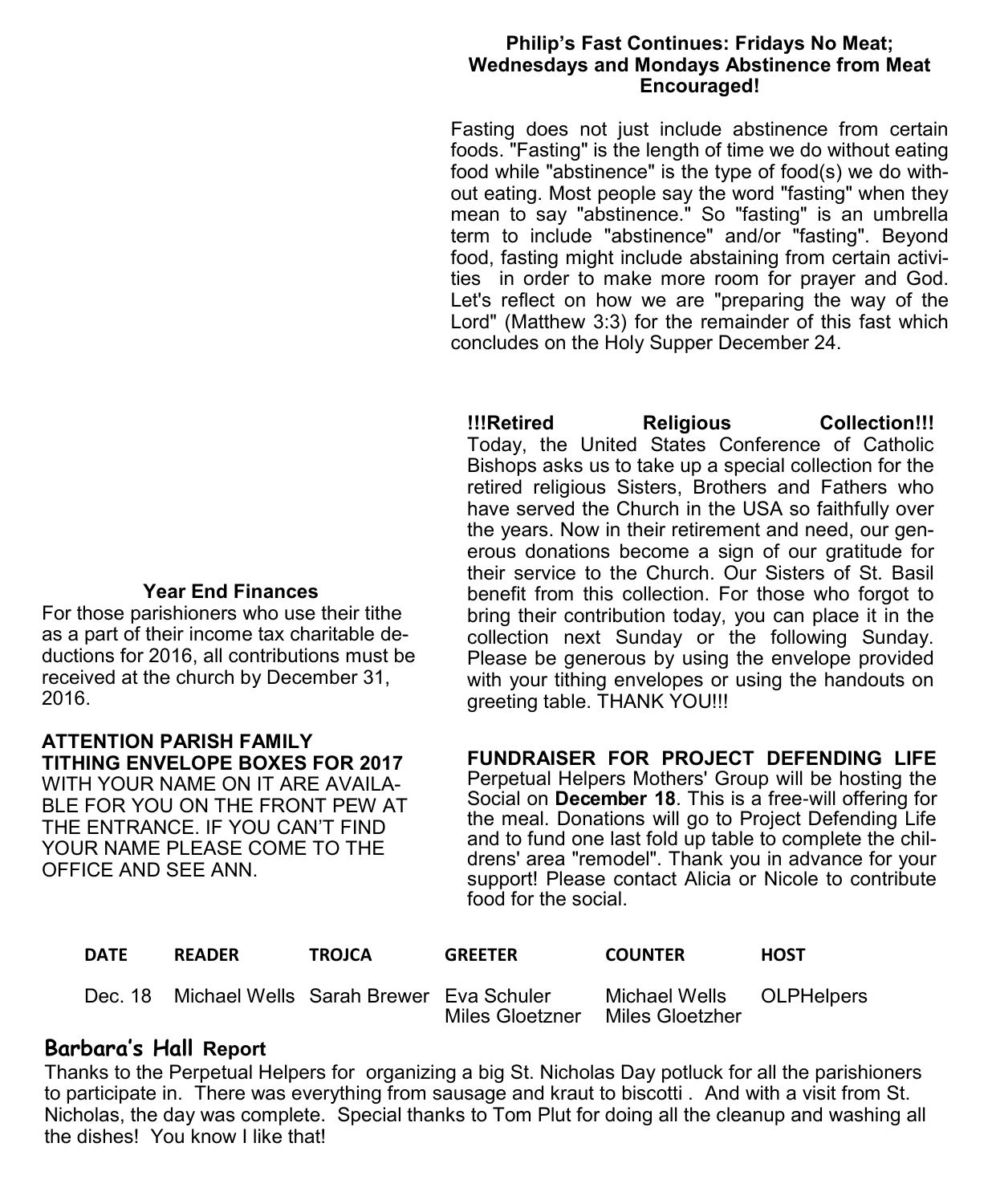# **Coming Events—Mark Your Calendars Now**

|                         | <b>Celebration of the Nativity of Our Lord Jesus Christ</b>                                                                   |  |
|-------------------------|-------------------------------------------------------------------------------------------------------------------------------|--|
| December 15, 29         | 6:00 pm Pot-luck Dinner                                                                                                       |  |
| Thursday                | 7:00 pm THEOSIS: Mystery of the Byzantine Liturgy                                                                             |  |
| December 23             | 12 noon Royal Hours                                                                                                           |  |
| Friday                  | 7:00 pm Great Compline                                                                                                        |  |
| December 24<br>Saturday | 5:00 pm Holy Supper (sign-up list is on the greeting table)<br>Singing of Carols<br>7:00 pm Vigil Liturgy of St. Basil        |  |
| December 25<br>Sunday   | Christmas-Birth of Our Lord/Holy Day of Obligation<br>8:30 am Rosary<br>9:00 am Matins/Confessions<br>10:00 am Divine Liturgy |  |
| December 26             | Synaxis of Theotokos/Solemn Holy Day                                                                                          |  |
| Monday                  | 9:00 am Divine Liturgy                                                                                                        |  |
| December 27             | St. Stephen Protomartyr/Simple Holy Day                                                                                       |  |
| Tuesdav                 | 6:00 pm Divine Liturgy                                                                                                        |  |

**Heartfelt congratulations** to Sena Family children on reception of the Holy Mysteries of Chrismation and First Holy Communion: Liliana and Monica. May they continue to grow in faith as members of our parish family!!!!

### **OLPH Choir Christmas Rehearsal**

Tuesday, December 20th at 6:30pm @ The Riley's House. Join us as we review our Christmas Carols. Contact Andrea Riley at 505-220-9137 for more information and location address.

### **THANK YOU NOTE**

Sincere GRATITUDE to all parishioners who responded generously with their time, talent and treasure and helped much in making the Feast of Saint Nicholas very special for our children and our beloved OLPH family!!! God Bless You Always!!!

# **Mission Society Christmas Cards ! ! !**

**Our** *newly* **designed Christmas cards** to support our mother church in Mukachevo, Ukraine **are now on sale.** The Russian-backed war has resulted in severe inflation, reducing income to only 50% of pre-war levels, crippling their work. Please encourage your relatives, friends, co-workers to buy our cards and to spread the joy of Jesus' Birth by helping the resurrection of the Byzantine Catholic Church's mother eparchy!

A packet of 5 cards sell for \$10 including envelopes. Fill out the slip with the names of the recipients and return by mail or drop them by the parish office. All names will be sent to Bishop Milan Sasik in the Ukraine. On January  $7<sup>th</sup>$  (Old Calendar), the Bishop will place all of these names on the altar and pray for each individual. The last day to purchase cards will be Sunday, December 18 $^{\rm th}$ .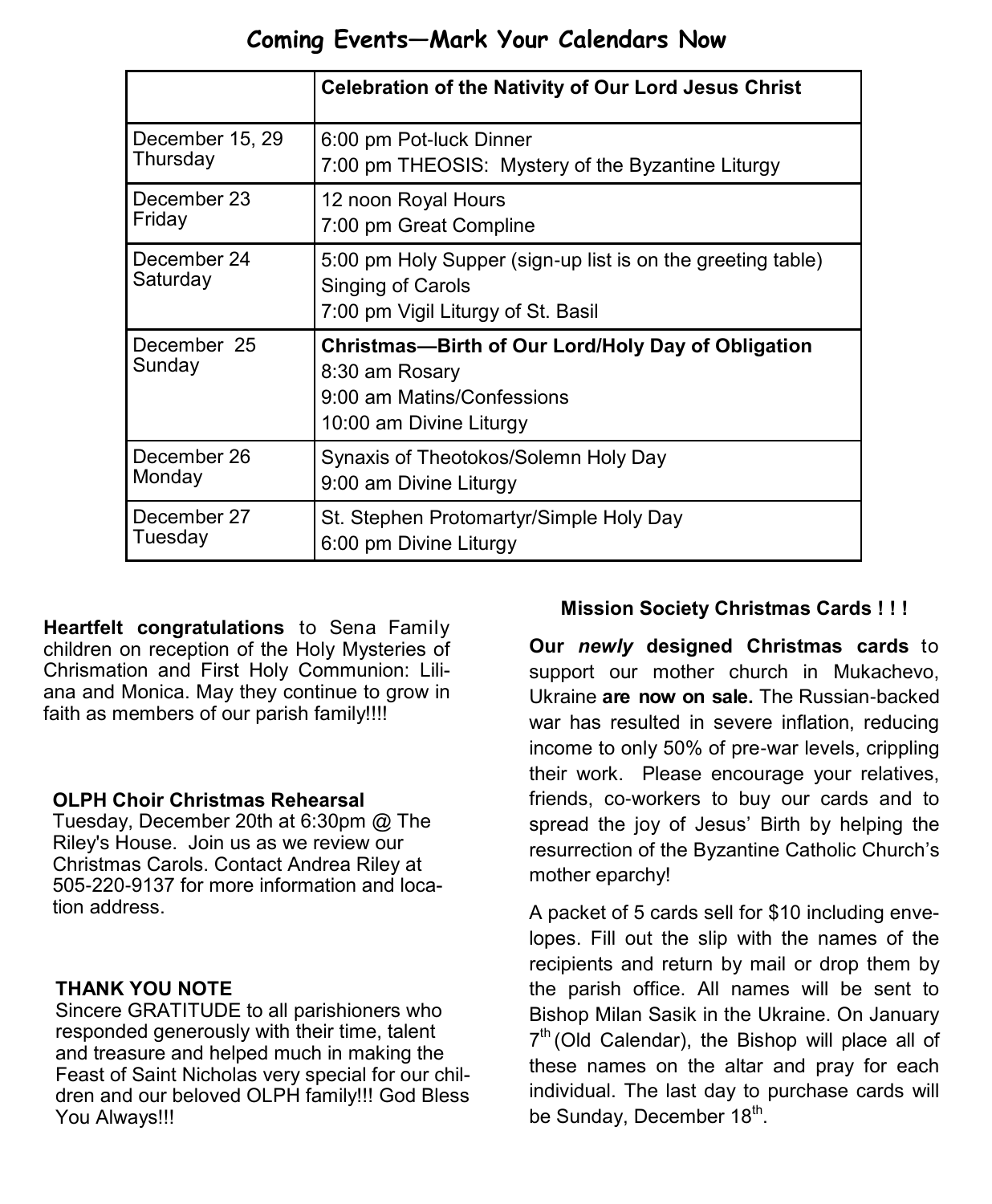#### **Sign up sheet for Holy Supper**

The sign up sheet is now available for our parish's Holy Supper meal on Christmas Eve in the parish hall at 5pm. All dishes will contain no meat or dairy, as Christmas Eve is a strict fast. We are limited to 50 participants, so please sign up early. If you have any questions, please contact Andrea Riley at 220-9137.

### **HOLY SUPPER DECEMBER 24**

*CHRISTMAS EVE*: We traditionally have strict fast on Christmas Eve. (This year strict fast is moved to Friday because the Christmas is on Sunday. But still we will have traditional Holy Supper on Saturday) No meat or dairy products are used, and the main meal is the Holy Supper. Animals are fed before the people, since the animals kept the Child Jesus warm in the manger. The spider is not harmed because she wove a web to hide the Holy Family from Herod's anger.

At the first appearance of a star in the evening sky, the Holy Supper is served. The table can be set with straw above and below as reminder of Jesus' poverty. An empty place may be set for Elijah, for he is the prophet who is to come to announce the Messiah. The empty place can also represent the souls of those who have died. The white tablecloth represents the swaddling clothes of the Christ Child. Candles stand for the Star. Three stacked loaves of bread represent the Trinity. Traditionally, dinner was split into twelve separate courses (including the desserts) in honor of the Twelve Tribes and Twelve Apostles.

#### *The traditional ritual of Holy Supper*

*(*Recipes for these dishes can be found in the cookbook in our Gift Shop)

A prayer is offered for thanksgiving for all the blessings of the past year and for good things in the coming year. This is done by the head of the family, or by each member. Each person is anointed by the head of the family with a bit of garlic dripped in honey, making the sign of the cross, as a sign of the bitterness of life and sweetness of Jesus Christ. The first person to enter the house should be male, to announce the Birth of Christ. The following foods can be served:

> BREAD HONEYGARLIC MUSHROOM SOUP (no milk!) PIROHI FISH (baked or poached, not fried!) BEANS STEWED PRUNES DRIED FRUIT WINE KOLACHI ROLLS NUTS OR RAISINS BOBALKI POGACH (cabbage pizza)

**A REMINDER: WE DO NOT CELEBRATE JESUS' BIRTHDAY:** The Church follows Biblical teaching regarding sacred time, which means that we do not observe His anniversary. Rather, we are present at the cave for the Birth of the God-Man among us. Just as the Divine Liturgy allows us to be at the Last Supper, Calvary, and the empty grave of Easter, so too are we present on December 24 at the Birth of Christ. Recognizing this, let's strive for a day that is truly holy, new, and filled with awareness of His presence.

Christmas carols are sung, and a star is carried from house to house.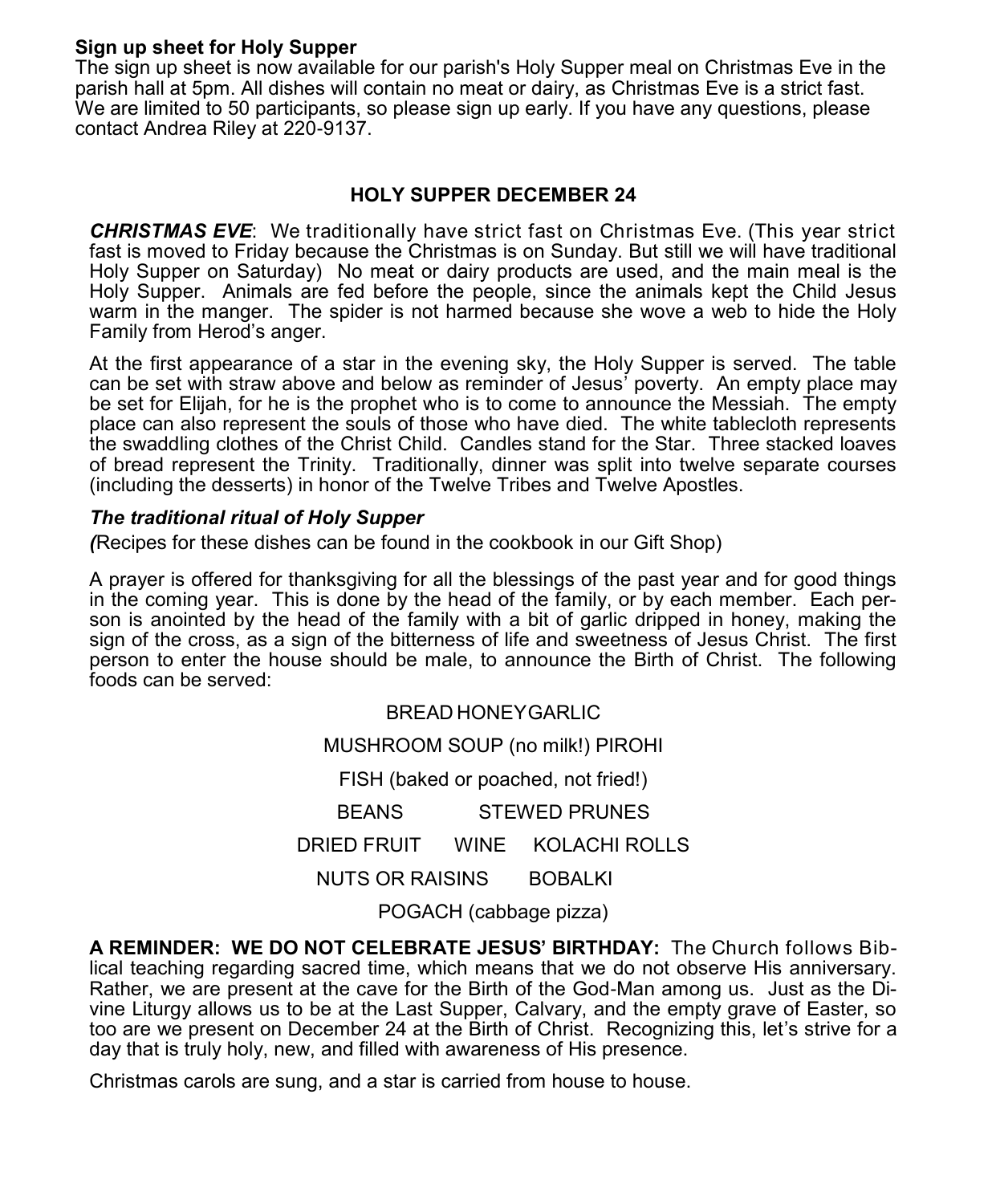## **December 12 is the feast of Our Lady of Guadalupe**.

Under this title, the Mother of God is invoked as the patroness of the Americas, as well as of Mexico. In our day, she is invoked as the protectress of the unborn against abortion, as she is revealed in the miraculous image as being pregnant. In 1531 a "Lady from Heaven" appeared to a humble Native American convert named Juan Diego at Tepeyac, a hill northwest of what is now Mexico City. She identified herself as the "ever virgin Holy Mary, Mother of the True God for whom we live, of the Creator of all things, Lord of heaven and the earth." In particular, the Virgin Mary described herself using the Aztec Nahuatl word-name of [Coatlaxopeuh](http://en.wikipedia.org/wiki/Coatlaxopeuh) (pronounced "quatlachupe") which the Spanish misunderstood as being the word "Guadalupe", a Marian title they knew from their homeland. In the Nahuatl language, "Coa" meant serpent, "tla" the noun ending which can be interpreted as "the", and "xopeuh" means to crush or to stamp out, translating to mean: "*the one who crushes the serpent."* Obviously, this is tied to the Catholic vision of Mary trampling the devil, as shown in popular art and based on Revelation 12. She made a request for a church to be built on the site, and submitted her wish to the local Bishop. When the Bishop hesitated, and requested her for a sign, the Mother of God obeyed, and sent Juan Diego to the top of the hill in mid-December to gather an assortment of roses for the Bishop. He gathered these into the tilma he wore around his neck, and headed to the bishop's residence. There, he opened the tilma to pour the roses out to the bishop and his attendants, only to be surprised to see them kneel down. The reason was that the Lady from Heaven had sent two signs: the roses, and her own image miraculously reproduced on the cloth. This tilma, a poor quality ayate cactus-cloth, should have deteriorated in 20 years in the humid climate of colonial Mexico City, but it shows no sign of decay 480 years later and still defies all scientific explanations of its origin.

In 2001, scientists made a new discovery in the sacred image. In the Virgin's eyes, digital technology discerned the images of kneeling men: *The eyes reflect the witnesses of the Guadalupan miracle, the moment Juan Diego unfurled his tilma before the bishop, according to Tonsmann. In other words, the Virgin's eyes have the reflection that would have been imprinted in the eyes of any person in her position.*

*In the eyes, Jose Aste Tonsmann believes, it is possible to discern a seated Indian, who is looking up to the heavens; the profile of a balding, elderly man with a white beard, much like the portrait of Bishop Zumárraga, painted by Miguel Cabrera, to depict the miracle; and a younger man, in all probability interpreter Juan González.* Once again, science and faith combine to give us fascinating results!

### **Church Etiquette Series:**

As you have noticed we started a series on proper Byzantine Catholic Church etiquette. Some may say that our Church is one of the last institutions where dignity, protocol, respect and reverence are maintained. This is primarily because we come to the church and its services to enter the Kingdom of God on earth, His Habitation, and we choose to honor this sacred place by our attentiveness to what is proper and ordered. We have the opportunity to reflect the image of Christ within us by our actions. *You are a chosen generation, a royal priesthood, a holy nation (1 Peter 2:9).* Keep in mind that there are different traditions within our Byzantine Rite whether celebrated in Catholic and/or Orthodox Churches. First and foremost we must always remember that WE come to church to pray and worship God above all else. He is our only focus!

#### **Lighting Candles**

It is an ancient pious custom to light candles before icons for personal petitions and intercession upon entering the church before Divine Liturgy begins. Burning candles symbolize our prayers rising to heaven and the Light of Christ in our midst. When we light our candles, we should pause to pray and ask God to accept our prayer and lit candle for our particular intentions. Here at OLPH, we can light candles before the icons of Christ and/or the Theotokos in front of the iconostasis, also before the icons of Our Lady Helper of Mothers, St Anthony, St Francis, St Panteleimon, Our Lady of Perpetual Help, Blessed Bishop Martyr Theodore when we enter church. If we wish to have eternal light 7-day votive candle burn above the Tetrapod, there are special envelopes in the back of the church for that purpose.